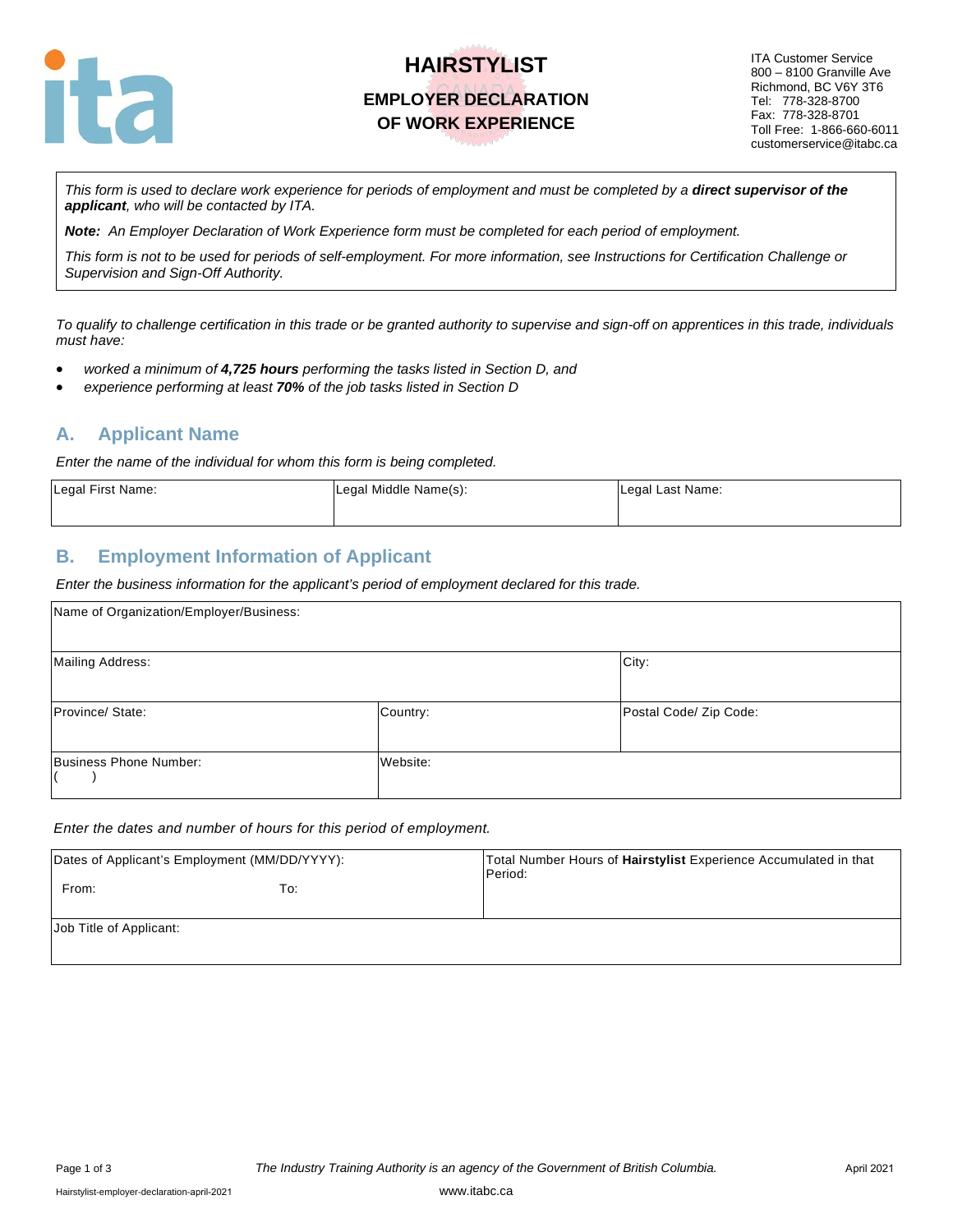

# **HAIRSTYLIST EMPLOYER DECLARATION OF WORK EXPERIENCE**

ITA Customer Service 800 – 8100 Granville Ave Richmond, BC V6Y 3T6 Tel: 778-328-8700 Fax: 778-328-8701 Toll Free: 1-866-660-6011 customerservice@itabc.ca

## **C. Supervisor Contact Information**

*Enter the name and contact information for the person who directly supervised the applicant during this employment period. Ensure the information given is current as the application will be denied if this person cannot be contacted by ITA.*

|                                                                                  | First and Last Name of Applicant's Direct Supervisor: |  | Supervisor Position or Title:                   |
|----------------------------------------------------------------------------------|-------------------------------------------------------|--|-------------------------------------------------|
|                                                                                  | Supervisor's Phone Number:                            |  | Supervisor E-Mail Address:                      |
| Language(s) that the employer/supervisor can communicate: (check all that apply) |                                                       |  |                                                 |
|                                                                                  | English                                               |  | Other (please specify): <u>________________</u> |

## **D. Supervisor Declaration of Job Task Performance of Applicant**

By checking "Yes" or "No" in the Declaration Response column, indicate whether you, as the direct supervisor of the applicant, have *personally witnessed the applicant performing the job tasks listed.*

| Job Tasks (16)                                                                                                                                                         | <b>Declaration</b><br><b>Response</b> |              |
|------------------------------------------------------------------------------------------------------------------------------------------------------------------------|---------------------------------------|--------------|
| PERFORM SAFETY-RELATED AND HYGIENIC FUNCTIONS<br>Disinfect Tools and Equipment; Sanitize Towels, Capes and Smocks; Maintain a Safe and Hygienic<br>Environment.        | Yes:<br>No:                           | $\Box$<br>П  |
| USE AND MAINTENANCE OF TOOLS AND EQUIPMENT                                                                                                                             | Yes:                                  | П            |
| Use and Maintain Manual Tools; Use and Maintain Electric Tools; Use and Maintain Major Equipment.                                                                      | No:                                   | $\mathbf{L}$ |
| <b>CLIENT SERVICE</b>                                                                                                                                                  | Yes:                                  | П            |
| Consult with Clients; Plan Client Services; Drape Client; Use documentation.                                                                                           | No:                                   | $\Box$       |
| USE COMMUNICATION AND MENTORING TECHNIQUES                                                                                                                             | Yes:                                  | П            |
| Use Communication Techniques: Use Mentoring Techniques.                                                                                                                | No:                                   | П            |
| ANALYZE AND RESPOND TO HAIR AND SCALP CONDITIONS                                                                                                                       | Yes:                                  | П            |
| Analyze Hair and Scalp; Respond to Unfavorable Hair and Scalp Conditions.                                                                                              | No:                                   | П            |
| <b>SHAMPOO AND CONDITION HAIR AND SCALP</b><br>Prepare Hair for Shampoo; Manipulate Hair and Scalp Using Shampoo and Conditioner; Perform Hair and<br>Scalp Treatment. | Yes:<br>No:                           | П<br>П       |
| CUT DIVERSE TEXTURES OF HAIR USING CUTTING TOOLS                                                                                                                       | Yes:                                  | $\Box$       |
| Cut Hair Using Elevation; Cut Hair Without Elevation; Customize Haircuts.                                                                                              | No:                                   | □            |
| <b>CUT FACIAL AND NAPE HAIR</b>                                                                                                                                        | Yes:                                  | П            |
| Trim and Remove Nape Hair; Trim and Remove Facial Hair.                                                                                                                | No:                                   | П            |
| <b>STYLE WET HAIR</b>                                                                                                                                                  | Yes:                                  | П            |
| Prepare and Style Wet Hair; Set Wet Hair.                                                                                                                              | No:                                   | П            |

*Enter the supervisor and applicant names (repeat on every page of this form)* 

Supervisor First and Last Name: Applicant First and Last Name: